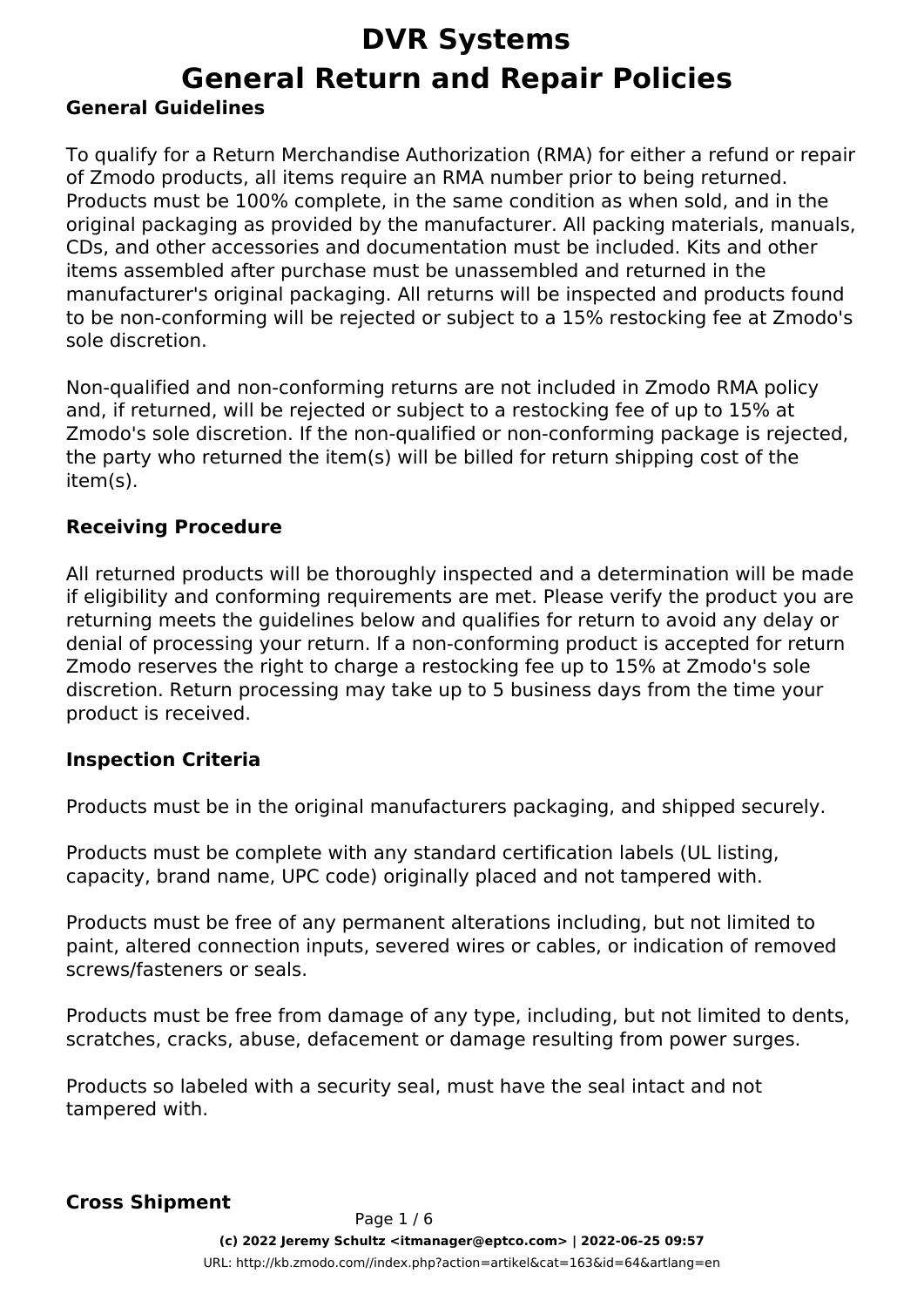In the event that a replacement product is needed immediately, a cross-shipment option is available if the original purchase date took place within 6 months prior to the cross-shipment request.

Requesting this option implies that the customer has the defective part and will ship them back to Zmodo within 25 calendar days of the ship date of the replacement product. The customer will be asked to secure the return by providing a credit card. There will be a 25-day cross-authorization placed on the card equal to the list price of the item being shipped. When the cross-authorization is placed on the credit card, the customer will see an approximate 48-hour hold for the amount equal to the list price if the item(s) being exchanged. After the initial 48-hour hold expires, the customer should see no charge placed on the credit card unless the RMA items are not returned to Zmodo within 25 calendar days. Should 25 days and the original product is not yet received by Zmodo, we will charge the full amount that was authorized on the credit card. Subject to availability, Zmodo will ship product on the same day the RMA is generated.

#### **Missing Parts Procedure**

In the event that your order arrived incomplete, and the tracking indicates that your order was shipped from the Zmodo warehouse in central Illinois; Zmodo may require image confirmation at our discretion before replacements for any missing parts are shipped out.

If your order included a DVR with a Hard Disk Drive included, and a Hard Disk Drive was not installed in the DVR that you received, Zmodo may ask for image confirmation before exchanging the DVR you've received with a DVR that has a Hard Disk Drive installed.

If your order was not delivered or if your order arrived damaged, please contact Zmodo customer support so that we can file a claim with the carrier service we used to ship your order. In the event that your order arrived damaged or incomplete due to external damage, please keep all interior and exterior packaging as this is needed when we file the shipping claim.

#### **Missing Parts Procedure for International Customers**

In the event that an order is shipped to an international location and that order is either incomplete or including any incorrect items in lieu of correct items, the customer will be responsible for arranging that the correct item(s) be shipped to the international location. It is the customer's responsibility to ship the incorrect item(s) to the Zmodo location that is detailed in the RMA information. Zmodo will reimburse the customer for all international return shipping costs pending the acquisition of their shipping receipt indicating the exact cost to ship the defective item(s) internationally.

#### **Return Shipping**

For your protection, we recommend that you insure your return and use a traceable Page 2 / 6

> **(c) 2022 Jeremy Schultz <itmanager@eptco.com> | 2022-06-25 09:57** [URL: http://kb.zmodo.com//index.php?action=artikel&cat=163&id=64&artlang=en](http://kb.zmodo.com//index.php?action=artikel&cat=163&id=64&artlang=en)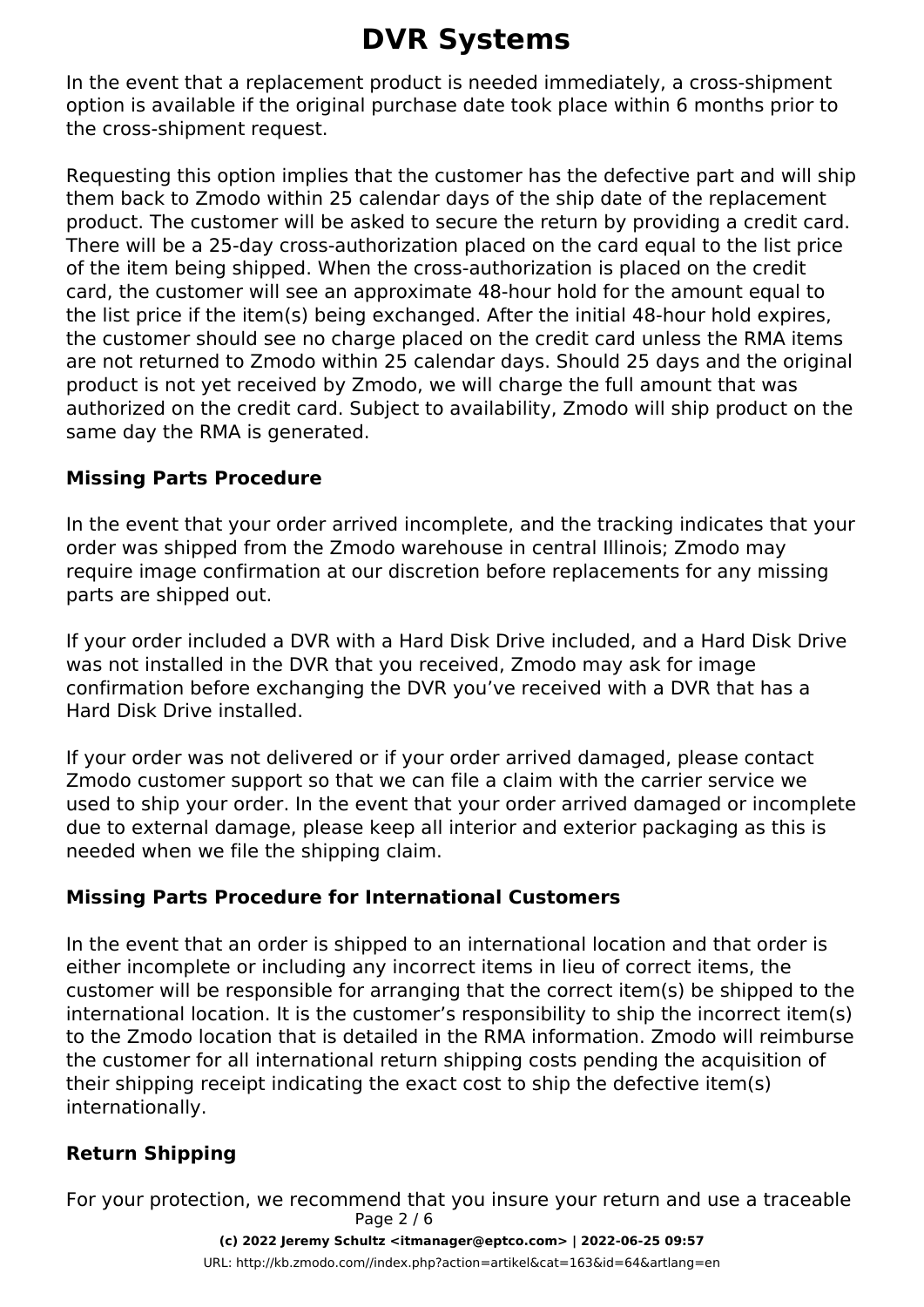carrier that can provide you with delivery confirmation. Zmodo shall not be responsible for items returned that are lost or damaged in transit. Postage and handling charges, both to and from our warehouse will be paid by the customer, and are non-refundable. At our discretion, Zmodo may reimburse shipping charges related to the return or exchange of defective products inside the U.S. only.

#### **Return Shipping for International RMAs for Repair**

In the event that item(s) become defective within the one year manufacturer's warranty and the item(s) are located outside of the United States, it is the customer's responsibility to ship the defective item(s) to the Zmodo location that is detailed in the RMA information. Zmodo will only ship RMA returns to the USA and Canada. At our discretion, we may reimburse the customer for international shipping costs in the form of store credit.

If the returned item(s) are tested and found to be non-defective by the certified Zmodo RMA technicians, the customer will not be reimbursed but international return shipping costs. The customer will be responsible for arranging shipment of the returned non-defective items from the US to their international location.

If the returned item(s) are tested and found to be defective by the certified Zmodo RMA technicians, the customer will be reimbursed for all costs of return international shipping in the form of store credit. The customer will be responsible for arranging shipment of the returned defective item(s) from the US to the customer's international location.

In the event that we decide to issue store credit to a customer to reimburse for the cost of return international shipping, the customer must provide a copy of their shipping receipt indicating the exact cost to ship the defective item(s) internationally.

Under no circumstances is Zmodo able to reimburse any Customs and/or Duty tax fees that are enacted by the shipping carrier.

#### **Refund Policy for Zmodo Purchases**

Unless otherwise specified in the item listing on our website, on the receipt or packing slip, or in the terms agreement, Zmodo will accept qualified and conforming products for refund within 30 days of the original purchase date.

#### **Refund Policy for Retail Purchases**

In order to return any number of Zmodo items for refund, please contact the sales venue where these item(s) were originally purchased from and request to send your product(s) back for a refund. Most vendors who offer Zmodo products will offer a 30 day refund option, however this is subject to the specific policy of the sales vendor that the product(s) were purchased from. Please refer to the return policy of the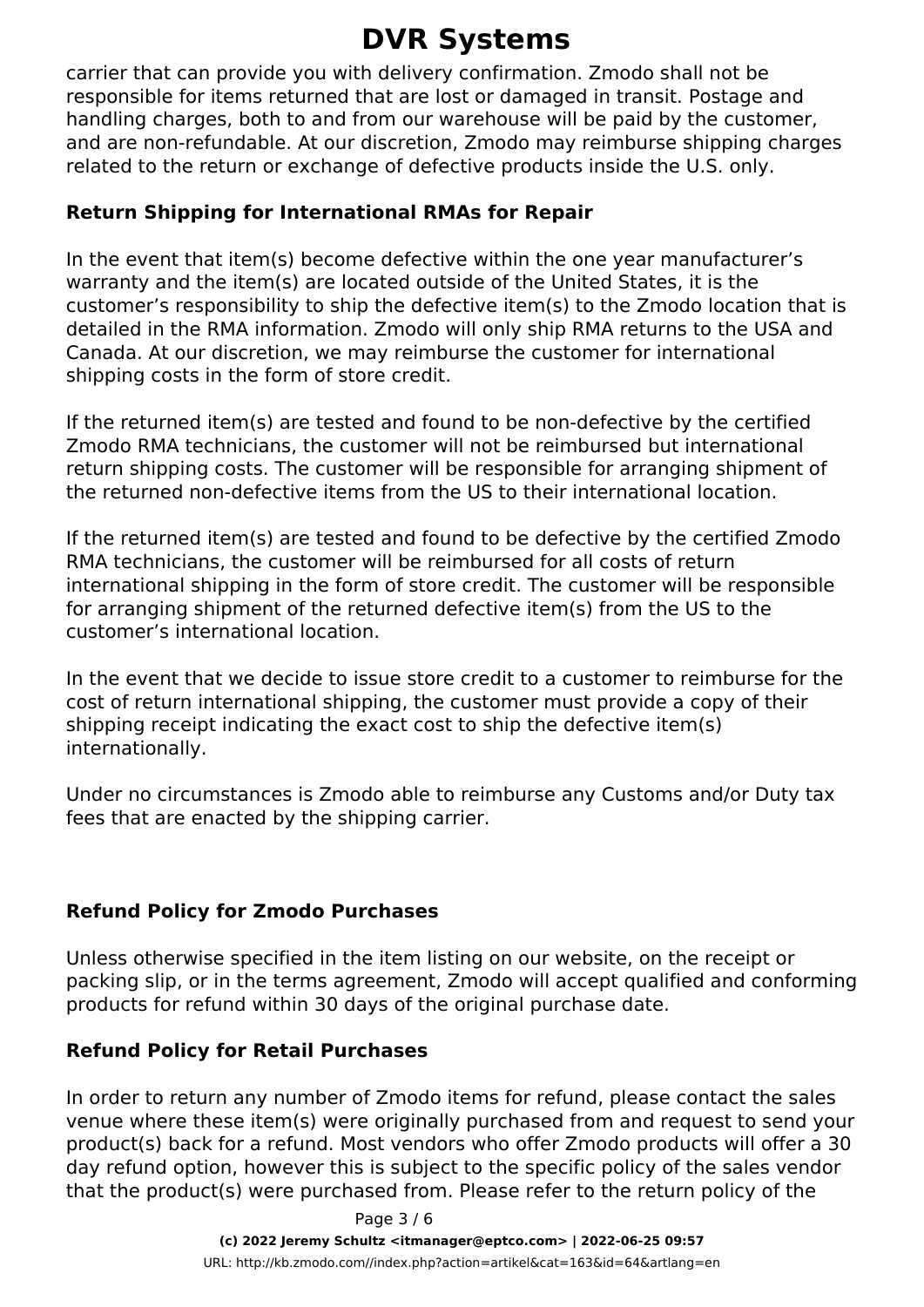original store or vendor that you purchased your Zmodo products from for specific return policy information.

#### **Upgrade or Exchange Procedure**

If the item(s) that you have purchased do not function to your satisfaction or do not apply to your installation application, please contact the sales venue in which the item was originally purchased from and request a refund for any item(s) that you wish to return. Zmodo is unable to exchange any item for an item of a different type unless the following circumstance applies:

1. An item is returned to Zmodo for repair under the manufacturer's one year warranty period and that same item was found to be defective and un-repairable by certified Zmodo RMA technicians.

2. That same item is out of stock at the time that it was returned to Zmodo and tested by certified RMA technicians.

Should the described circumstance directly apply, Zmodo will offer at its sole discretion, either a variety of options for an item substitution, an item upgrade, a refund for the list price of the irreplaceable item, or store credit for the list price of the irreplaceable item.

#### **Limitations of Warranty**

This warranty does not include non-Zmodo installed components. This limited warranty does not cover any damage to the product that results from abnormal mechanical or environmental conditions, abuse, accident, improper installation, misuse, insufficient or excessive electrical supply, natural disaster, or any unauthorized disassembly, repair, or modification. This limited warranty also does not apply to any product on which the original product label and or UPC information has been altered, obliterated or removed, has not been handled or packaged correctly, has been sold as second-hand, or has been resold contrary to US export regulations.

This limited warranty covers only replacements for defective Zmodo products, as described above. Zmodo does not cover under warranty and is not liable for any loss of data or any costs associated with diagnosing the source of system problems or installing, removing or servicing Zmodo products. This warranty excludes 3rd party software, connected equipment or stored data. In the event of a claim, Zmodo's sole obligation shall be to replace our product with its equivalent or the best possible substitute.

Under no circumstances shall Zmodo be liable in any way to the user for damages, including any lost profits, lost savings or other incidental or consequential damages arising out of the use of, or inability to use the Zmodo products. Zmodo reserves the right to revise or update its products, software, or documentation in keeping with technological advances without obligation to notify any individual or entity.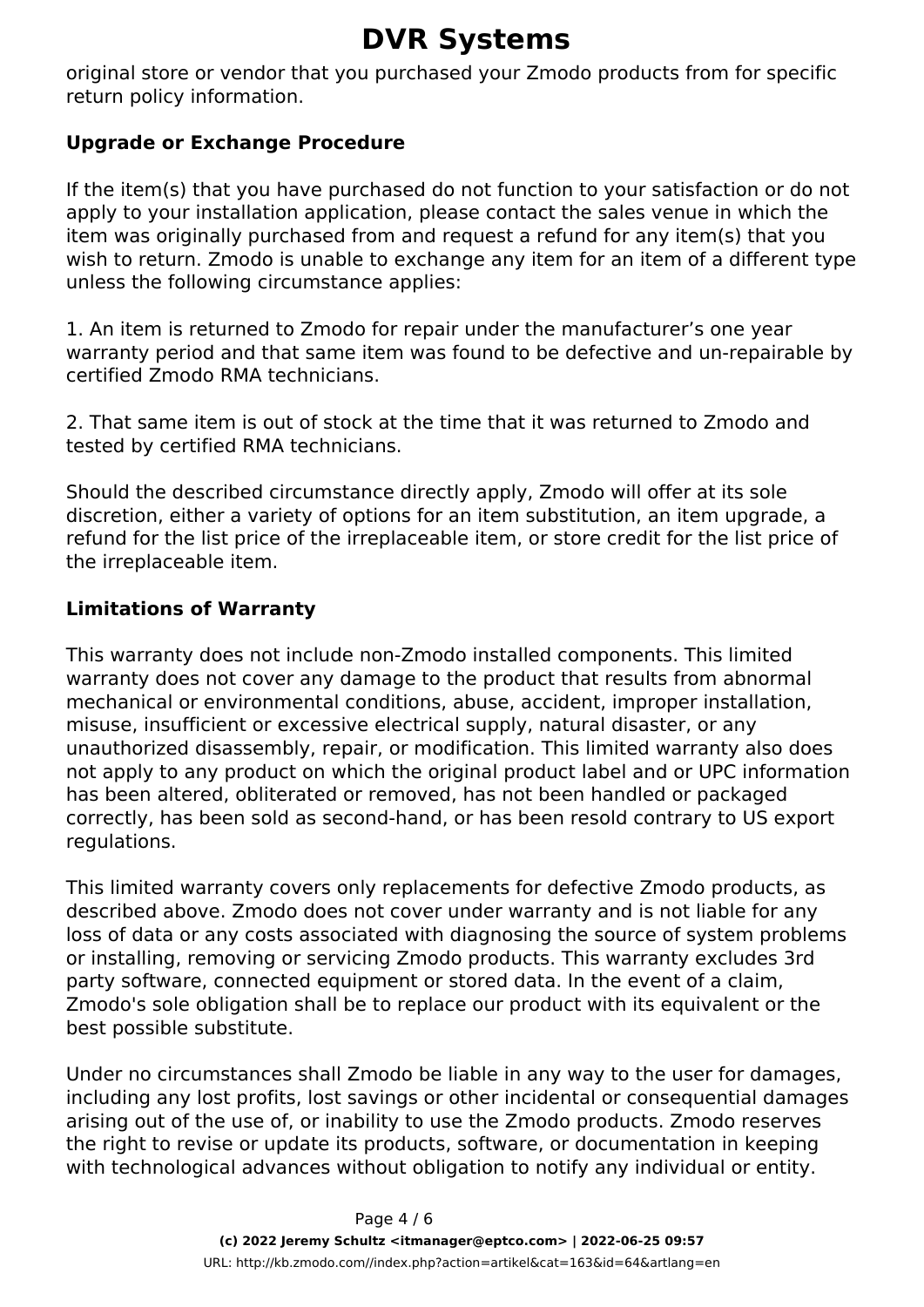Technical Support and firmware upgrades for Zmodo products are restricted to the country/region of purchase. Please refer to www.zmodo.com/Contact/ in order to contact us to clarify any concerns with the warranty.

#### **RMA Status Definitions:**

New RMA– The RMA has just been created and needs to be changed to the appropriate status in order to proceed with the RMA process. A Zmodo agent will update the status within the next business day.

Waiting for Return– A Zmodo agent has approved the RMA, and the RMA department is currently awaiting the return of the merchandise. The client should have received an email with the return shipping address.

Tech Ticket– A Zmodo agent has determined that additional phone troubleshooting may be necessary before any items are approved for return to the manufacturer.

Waiting Shipment– Some or all items regarding the RMA are approved to be shipped out to the client. Items will be shipped within the next business day.

Rtag Required– A Zmodo agent has requested that a pre-paid shipping label be emailed to the client so that the client will not need to pay for any return shipping. A RMA agent will either approve or deny this request based on eligibility. If the prepaid shipping label is approved.The client will receive an email with a pre-paid shipping label attached.

Cross-Authorization– A Zmodo agent has approved a preemptive replacement by placing a hold authorization on the client's credit card for the value of items being exchanged. The replacement item(s) will be shipped within the next business day.

RMA Received– The Zmodo RMA department has received items that have been returned by the client for repair or refund.

RMA-Testing– The RMA technicians have begun testing on the returned item(s). The RMA status will update after testing is finished.

RMA-Tested– The RMA technicians have completed all necessary testing for the returned item(s), and are continuing to process the RMA accordingly. The RMA will be updated further within the next business day.

Wait-More information Needed– This status implies that the RMA department requires additional information from the client in order to proceed with the RMA. Zmodo customer support will utilize this status after a notification message has been sent to the client indicating that additional information is needed in order to proceed with the RMA.

Wait Compete-Define Results– The RMA department has received all necessary information, and is continuing to process the RMA accordingly. The RMA will be updated further within the next business day.